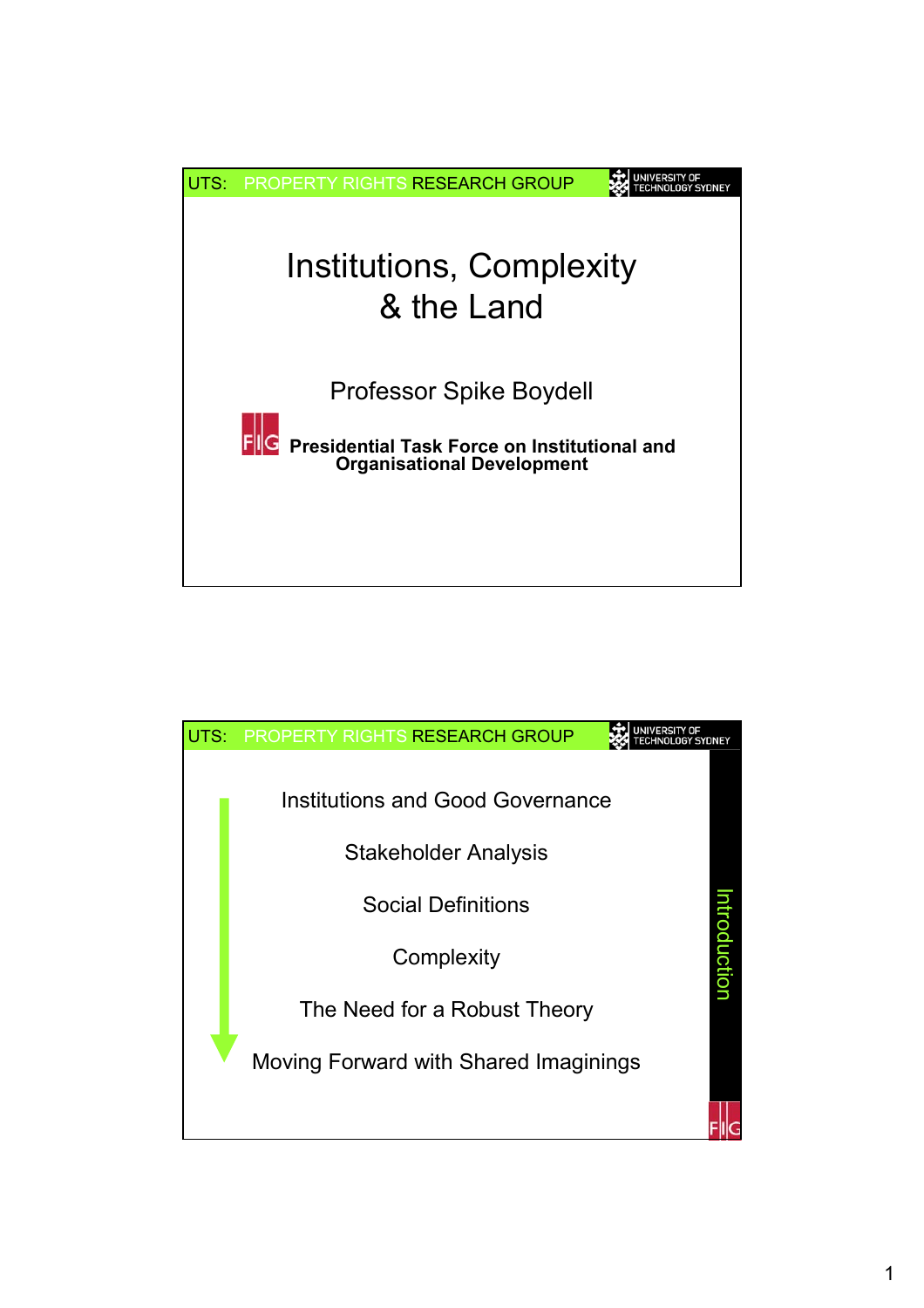| UNIVERSITY OF<br>UTS: PROPERTY RIGHTS RESEARCH GROUP<br><b>SYDNEY</b> |                                                    |                                                      |             |  |  |
|-----------------------------------------------------------------------|----------------------------------------------------|------------------------------------------------------|-------------|--|--|
|                                                                       | The 'Rules' Influencing Human Behaviour            |                                                      |             |  |  |
|                                                                       | <b>Formal Institutional</b><br><b>Arrangements</b> | <b>Informal Institutional</b><br><b>Arrangements</b> | nstitutions |  |  |
|                                                                       | Constitutions                                      | Relationships                                        | ହ           |  |  |
|                                                                       | <b>Statutes</b>                                    | Social expectations                                  |             |  |  |
|                                                                       | Regulations                                        | Family                                               | Good        |  |  |
|                                                                       | Plans                                              | Firm                                                 |             |  |  |
|                                                                       | <b>Policies</b>                                    | Community                                            |             |  |  |
|                                                                       | Title                                              | <b>Traditional Laws and Customs</b>                  |             |  |  |
|                                                                       |                                                    |                                                      | Governance  |  |  |

| UTS: | PROPERTY RIGHTS RESEARCH GROUP                                                                                                                                                    |                     |
|------|-----------------------------------------------------------------------------------------------------------------------------------------------------------------------------------|---------------------|
|      | Who are potential beneficiaries?<br>Who might be adversely affected?<br>Who has existing rights?<br>Who is likely to be voiceless?<br>Who is likely to resent change and mobilise |                     |
|      | resistance against it?<br>Who is responsible for intended plans?<br>Who has money, skills or key information?<br>Whose behaviour has to change for success?                       | takeholder Analysis |
|      |                                                                                                                                                                                   |                     |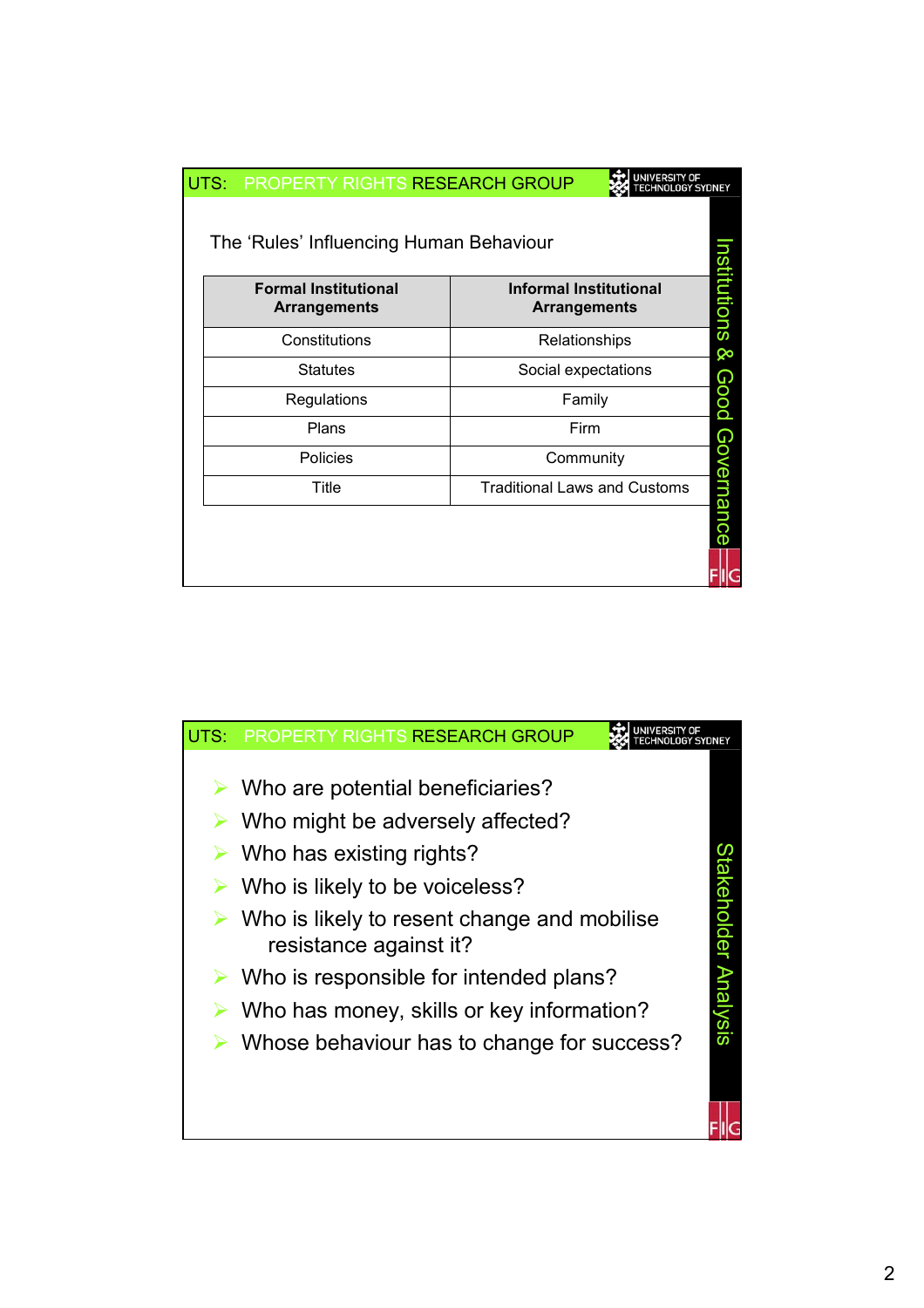

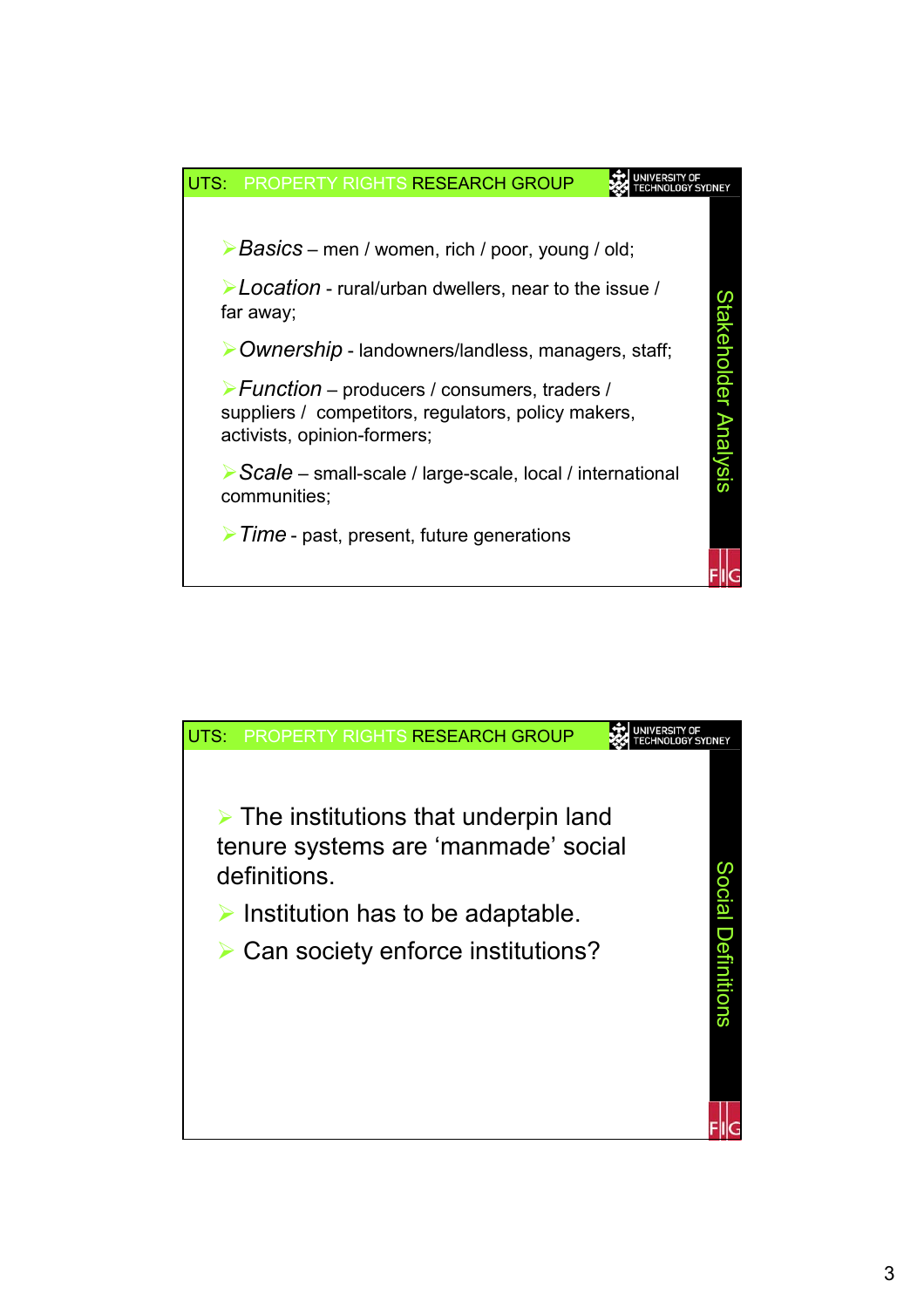

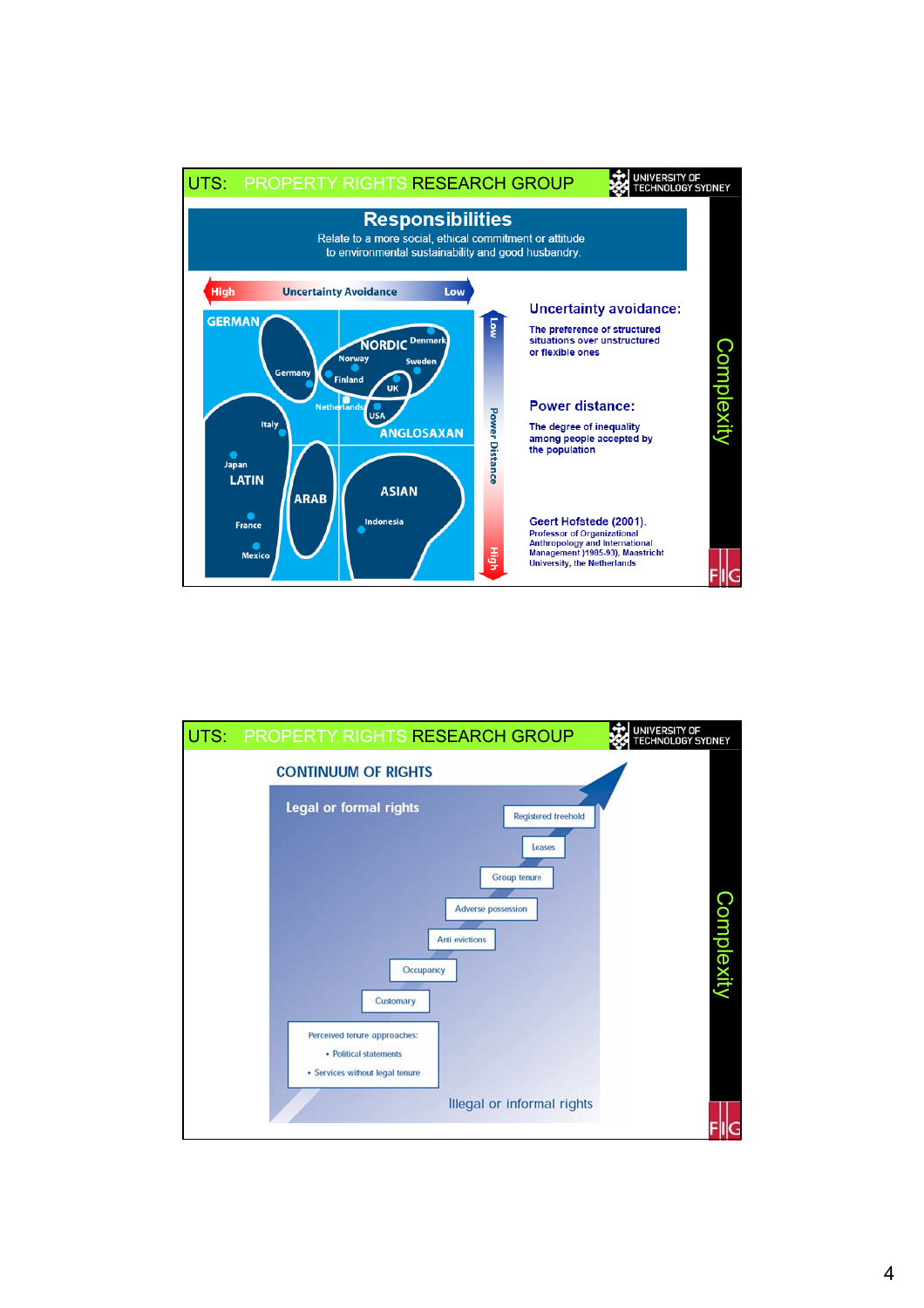

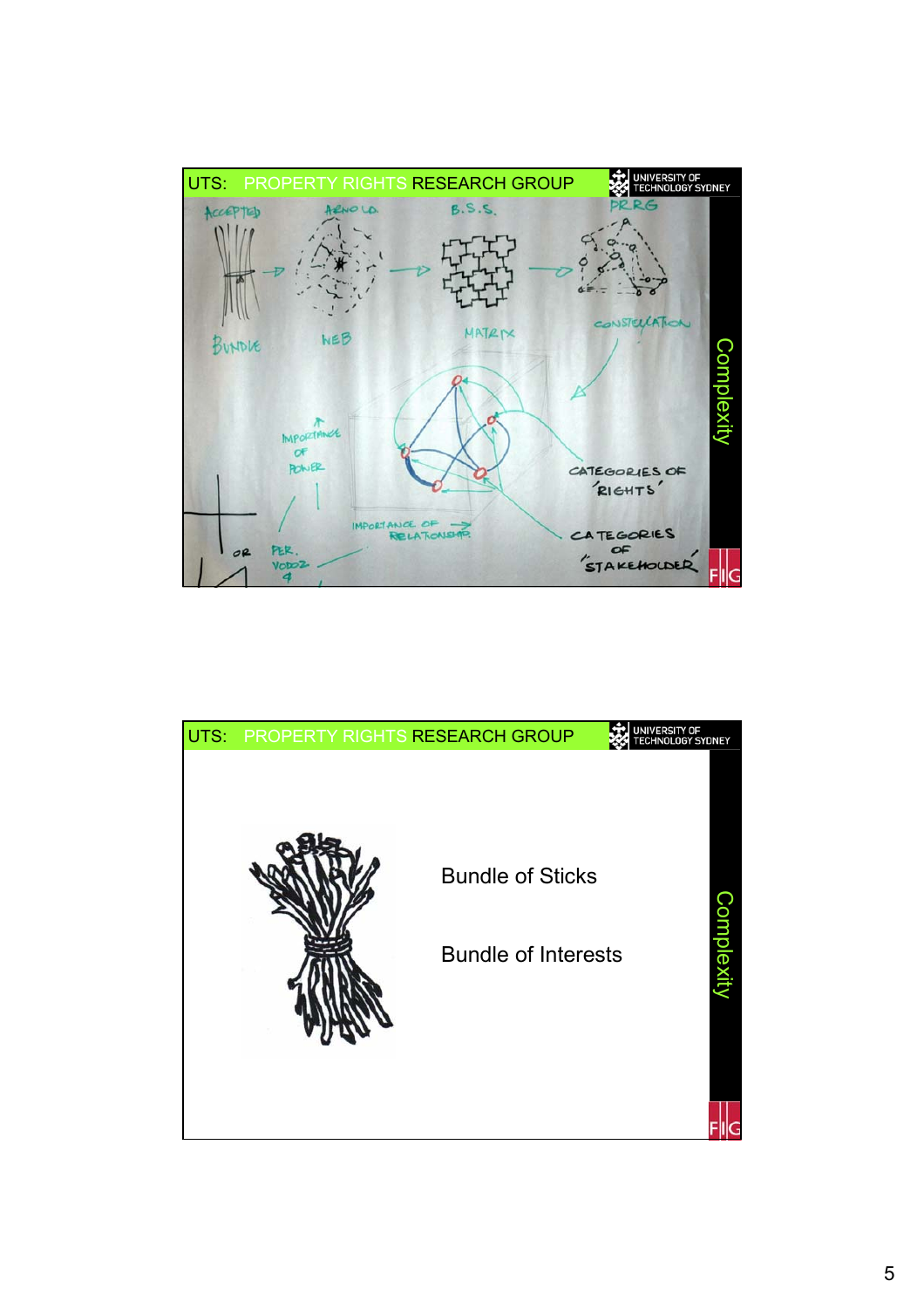

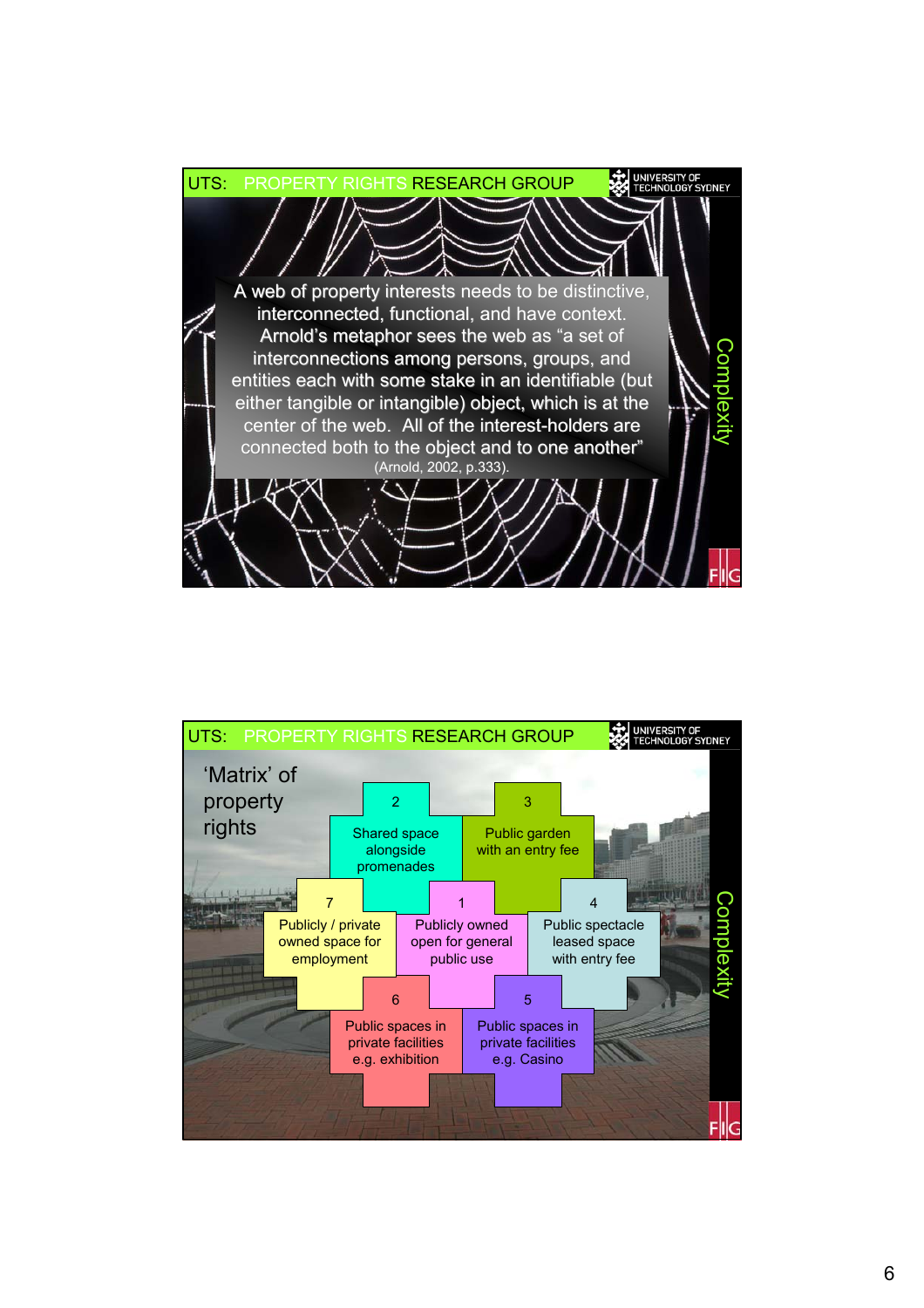

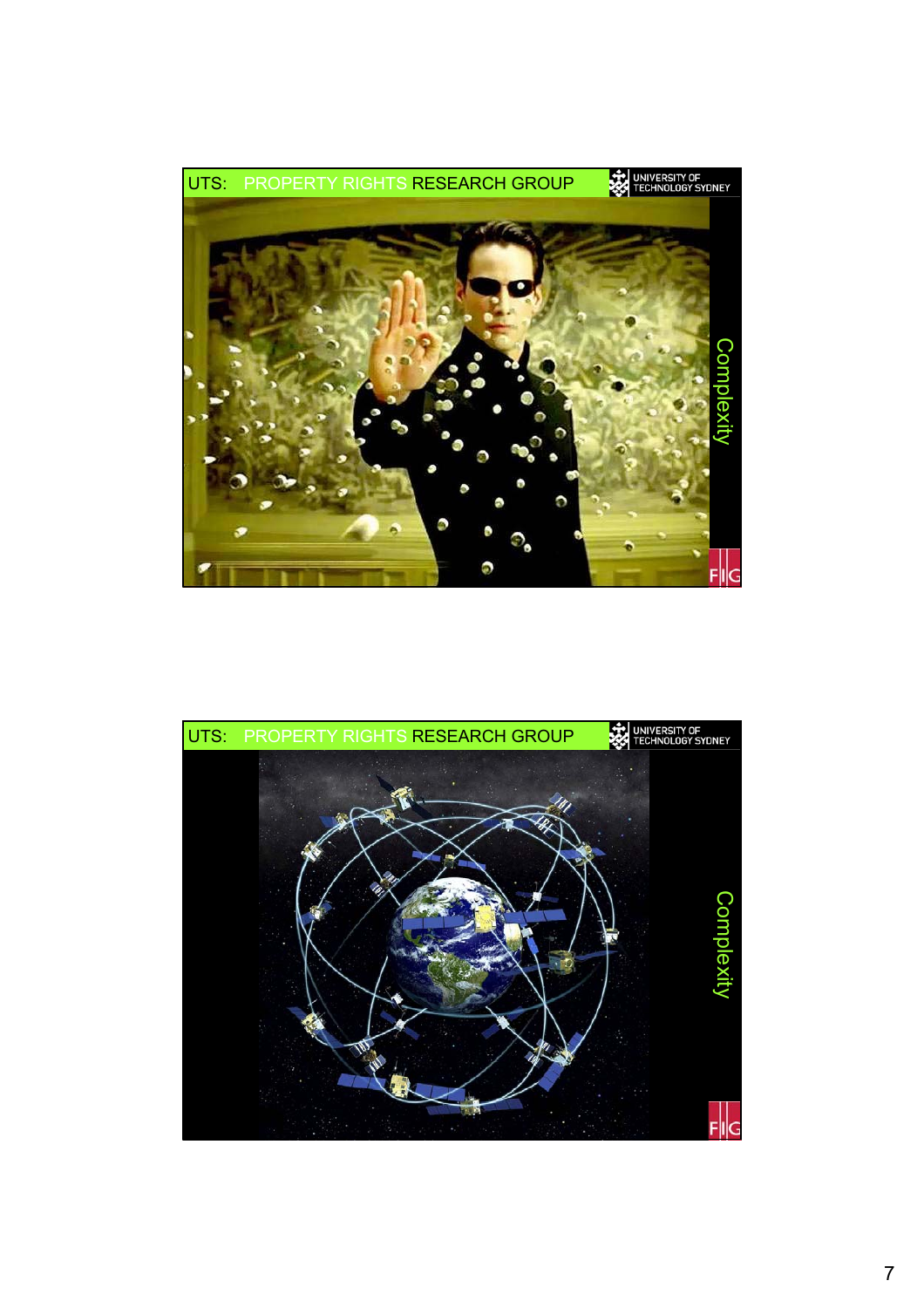

|                                                                                                                                                                                                                                                                                                        | <b>UNIVERSITY OF</b><br>UTS: PROPERTY RIGHTS RESEARCH GROUP<br><b>ECHNOLOGY SYDNEY</b>                                                                                                                                                                                                                                                                |  |
|--------------------------------------------------------------------------------------------------------------------------------------------------------------------------------------------------------------------------------------------------------------------------------------------------------|-------------------------------------------------------------------------------------------------------------------------------------------------------------------------------------------------------------------------------------------------------------------------------------------------------------------------------------------------------|--|
| <b>Institutional process</b>                                                                                                                                                                                                                                                                           | How individuals evolve changes                                                                                                                                                                                                                                                                                                                        |  |
| 1. Perception of<br>change                                                                                                                                                                                                                                                                             | <b>Impressions</b> - individuals perceive a change in conditions they operate in – a<br>change in environmental, social, economic or institutional conditions.                                                                                                                                                                                        |  |
| 2 Identification of<br>causality                                                                                                                                                                                                                                                                       | <b>Meanings</b> - depending on their behavioural tendencies and attitudes, some<br>individuals compare the perceived change with their mental models of why it might<br>have happened, what its impacts could be, and come up with their own explanations<br>of these causal relationships.                                                           |  |
| 3. Communication of<br>the opinion on change                                                                                                                                                                                                                                                           | <b>Expressions</b> - depending on their behavioural tendencies and attitudes, some<br>individuals communicate their opinion of causal relationships within their social<br>network; this may cause diffusion processes, depending on the individual's position /<br>power relations within the network, as well as perceived relevance of the change. |  |
| 4. Alignment of<br>opinions                                                                                                                                                                                                                                                                            | <b>Abduction</b> - individuals align themselves, based on their opinion of causal<br>relationships and motivation factors.                                                                                                                                                                                                                            |  |
| 5. Decrease of fitness<br>of the existing<br>institution.                                                                                                                                                                                                                                              | <b>Reality</b> - acceptance that existing institution is failing to meet individual and societal<br>aspirations. Consensus (based on fact, expectation, or myth) that changes are<br>needed.                                                                                                                                                          |  |
| 6. Formation of new<br><b>Imaginings</b> - can be societal (informally) or through government policy and<br>supporting legislation (formal), rather than at an individual level. An individual is<br>institutions.<br>involved through their engagement with particular society or democratic process. |                                                                                                                                                                                                                                                                                                                                                       |  |
| 7. Replacement or<br>modification of existing<br>institutions.                                                                                                                                                                                                                                         | <b>Expectations</b> - as with 6, can be societal (informally) or through government<br>policy and supporting legislation (formal), rather than at an individual level. Again, an<br>individual is involved through their engagement with particular society or democratic<br>process.                                                                 |  |